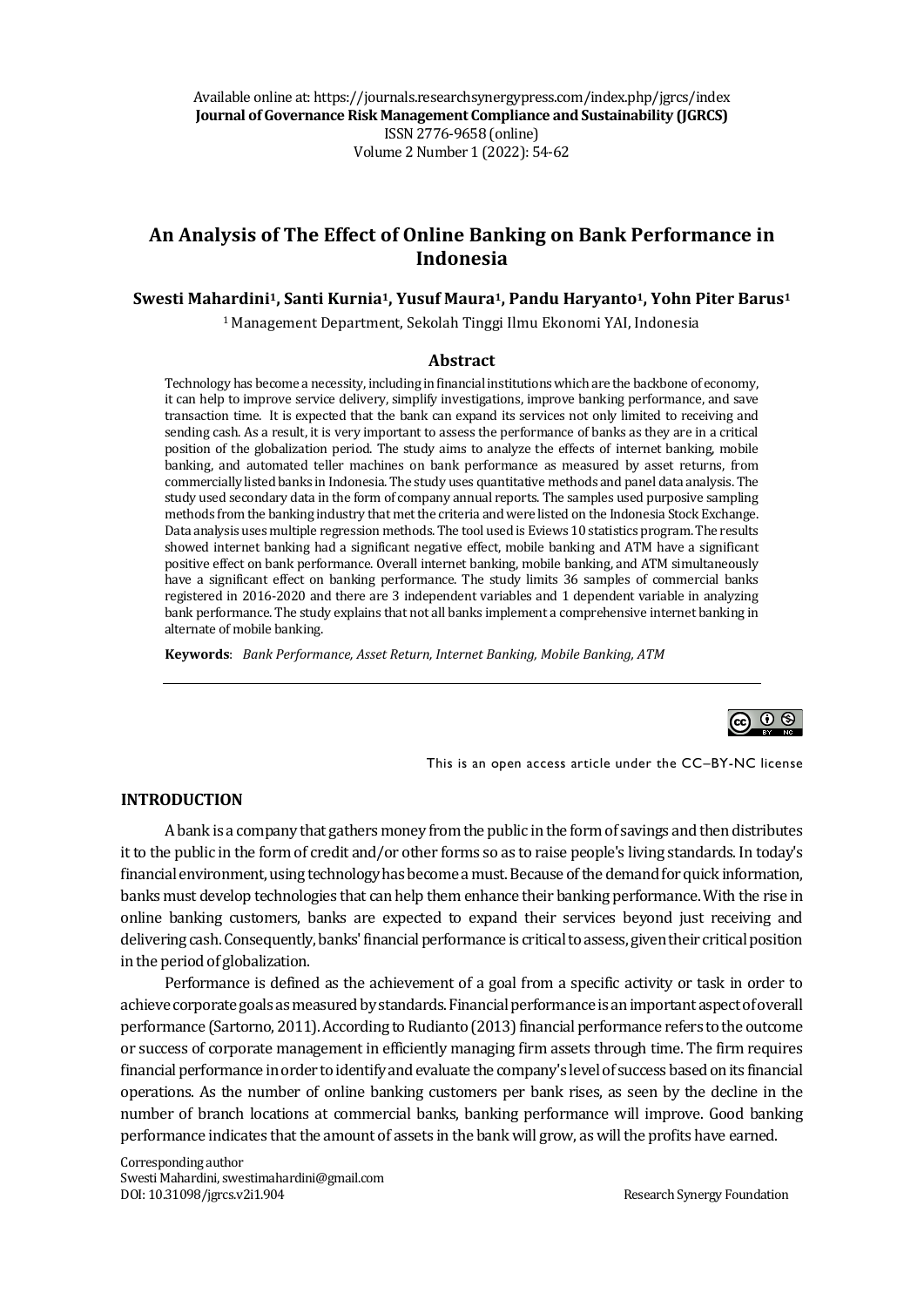Technological developments are incredibly powerful in today's society, and financial institutions are the economy's backbone. It is hard to ignore the fact that technology developments are affecting the banking industry. Banks use cutting-edge technology and methods to learn about their clients' preferences so that they can deliver tailored goods and services. Technology helps financial institutions because it simplifies investigations, saves time, and enhances service delivery. Technology also helps firms meet the needs of urban people in areas such as health care, library resources, education, and networking networks, among other things. Calculating the impact of automation in the banking business is difficult. With the rising importance of technology, the developed world will gain in several ways.

Referring from the study of Ogutu (2019), the use of telephone networks and the internet to deliver a wide range of value-added services to commercial bank clients is known as online banking. Sadr (2013) has defined online banking as a rapidly growing service that allows customers to utilize a device to access account-specific data and perhaps make transactions from a remote location, such as their home or place of business. According to Abaenewe (2013), online banking is the practice of electronic banking, which entails the use of information and communication technology to help banks achieve their current and longterm goals. Hawke (2003) has also reaffirmed that providing retail and low-value banking goods and services over electronic networks, as well as providing high-value electronic payments and other electronically distributed wholesale banking services, falls under the definition of online banking. The author concluded after reviewing several previous studies that online banking is essentially the application of technological advancements to banking products andservices via electronic channels, which can potentially assist customers in conducting transactions at a more convenient time and location. In this study, the definition of online banking according to Abaenewe (2013) and Sadr (2013) are more applicable and match with the research.

Indonesian banks, like those in other countries, have recently adopted online banking systems to keep up with technological advancements. According to Fatimah (2018), Indonesian banks have been compelled to incorporate digital into their business strategies as a result of digital transformation. Banks belonging to the Bank Pembangunan Daerah (BPD), joint venture banks, central banks, state-owned banks, and sariah banks are among the banks in Indonesia that have incorporated digital initiatives into their business strategies. As is the case globally, Indonesian bankers are focusing their digital efforts on consumer banking products and/or services and the mass customer market. Any of the banking products currently available in Indonesia demonstrates how Indonesian banks have succeeded in focusing on customer service enhancement throughout the customer lifecycle.

According to Sugiarto (2012), only about 20% of Indonesia's approximately 130 national private commercial banks have truly invested in modern payment traffic service and administration. Serious and modern workers design their services in such a way that users can access them quickly, independently, and securely, from any location and at any time. As a result, the banking industry has embraced the use of information technology, specifically the internet, to provide services to its customers, dubbed online banking or e-banking. Technological advancements have had a profound effect on every aspect of daily life in Indonesia, including the banking industry. Internet banking is a relatively common application of information technology in today's banking business. Three factors influence the decision to use internet banking, according to Fatimah's (2018) research. When multiple variables were added or subtracted, the predictor was updated by newly generated factors. Three new variables have been added: a desire for quality, a sense of security, and a concern for social impact.

Numerous studies have been conducted on electronic banking and bank performance, for example, Kwateng, Osei-Wusu, and Amanor (2020), which examined the results of internet banking on bank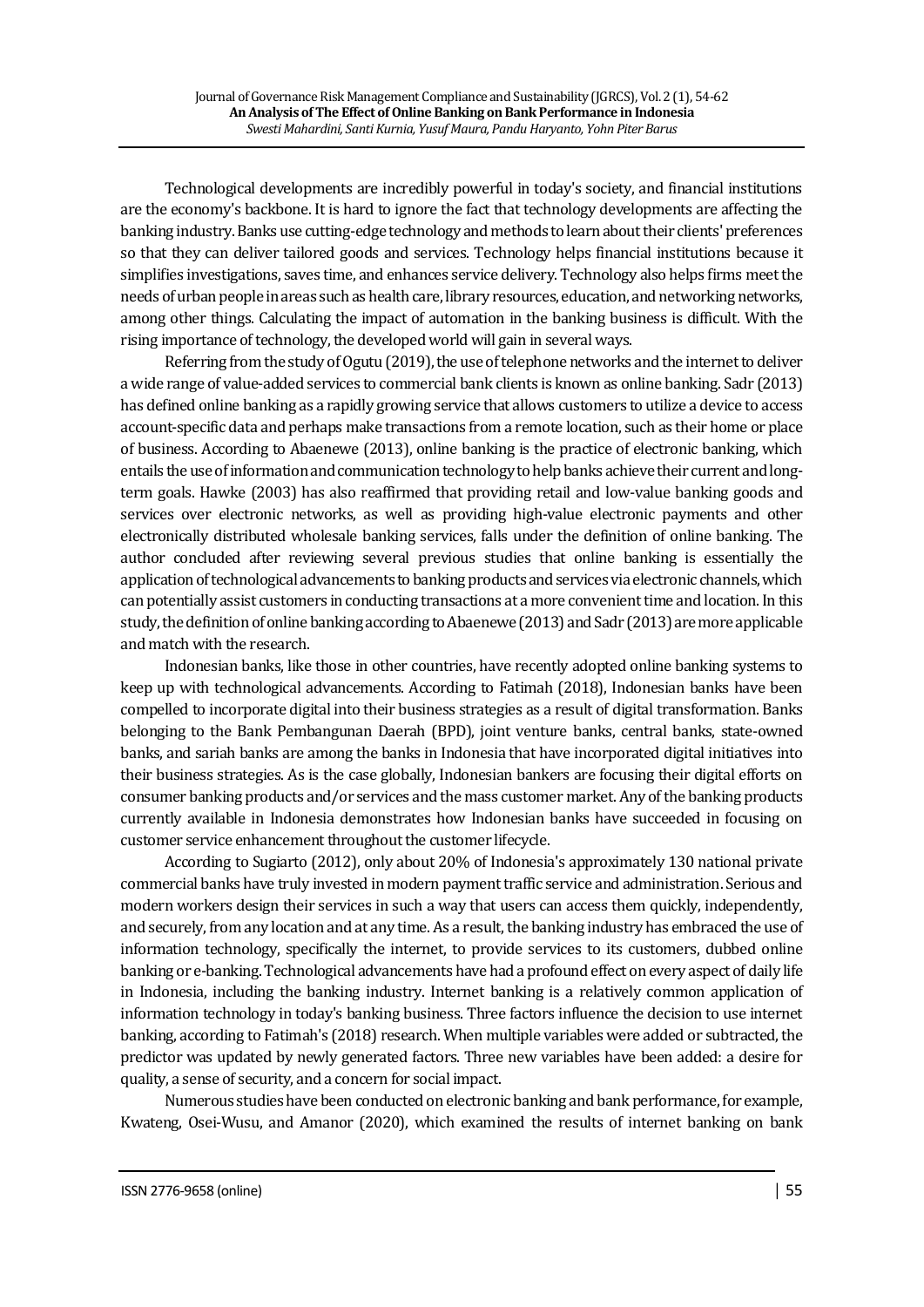performance. Their conclusion is to focus on integrated banking practices, in which online banking services are integrated into traditional banking methods not as a strategy to build a reputation, but rather as a marketing tool to increase the institution's territorial reach while maintaining service quality. Sidhu (2018) also conducted research. The internet banking services offered by sample banks contribute to the banks' financial performance (Return on Assets and Return on Equity), and banks must make every effort to assist their customers in using internet banking, thereby increasing their loyalty and confidence and keeping them informed about the products and services available through internet banking. According to a study conducted by El Chaarani (2018), investment in internet banking and automated teller machines has a positive effect on bank performance in Lebanon. In Lebanon, the decision to become a new bank customer is contingent upon the availability of an innovative internet banking system and the presence of automated teller machines in the customer's neighborhood. Instead of visiting branches, Lebanese customers rely on automated teller machines and internet banking.

Numerous studies conducted in Indonesia have examined e-banking in the country. For example, according to a study conducted by Sinambela (2017), providing online banking services has no significant impact on a bank's financial performance as measured by return on assets and return on equity. Fatimah (2018) conducted an analysis of the factors influencing the decision to use internet banking in Indonesia and discovered that three factors influence the decision to use internet banking: Performance Expectancy, Trust, and Social Influence. Margaretha (2015) also conducted an analysis of the effect of banking services on bank profitability. The banking sector is one of the most vital sectors in the industry, contributing significantly to Indonesia's economic growth, which is why this study is critical.

## **LITERATURE REVIEW**

## **Return on Assets**

Return on Assets is a measure of profitability. This ratio is frequently highlighted in financial statement analysis because it demonstrates a company's profitability. According to Brigham (2001), the ratio of net income to total assets indicates the after-tax return on total assets. According to Van Horne (2005), Return on Assets is a metric that indicates an organization's overall effectiveness in generating profits from its available assets, or its capacity to generate profits from invested capital. Riyanto (2001) defined return on assets as the capacity of total assets to generate net profits. He meant net profit after taxes.

# **Mobile Banking**

According to Barnes (2003), mobile banking is a portal that connects a customer to a bank via a mobile computer, such as a mobile phone, tablet, or personal digital assistant. Mobile banking is one of the more recent additions to a growing list of popular mobile banking services. Finland was the first country to implement m-banking; clients were able to pay bills and check account balances using a cell phone (based on the GSM-Global Standard for Mobile-Networks). According to Shaikh (2015), the demand for mobile banking services has increased as a result of increased mobile use, prompting an increase in the number of banks, microfinance institutions, technology firms, and service providers to offer this revolutionary service, as well as new lines of goods and apps designed to broaden their consumers' reach.

## **Internet Banking**

Customers can use internet banking to conduct a variety of banking transactions remotely via the bank's website. When internet banking was first introduced, it was primarily used to display data on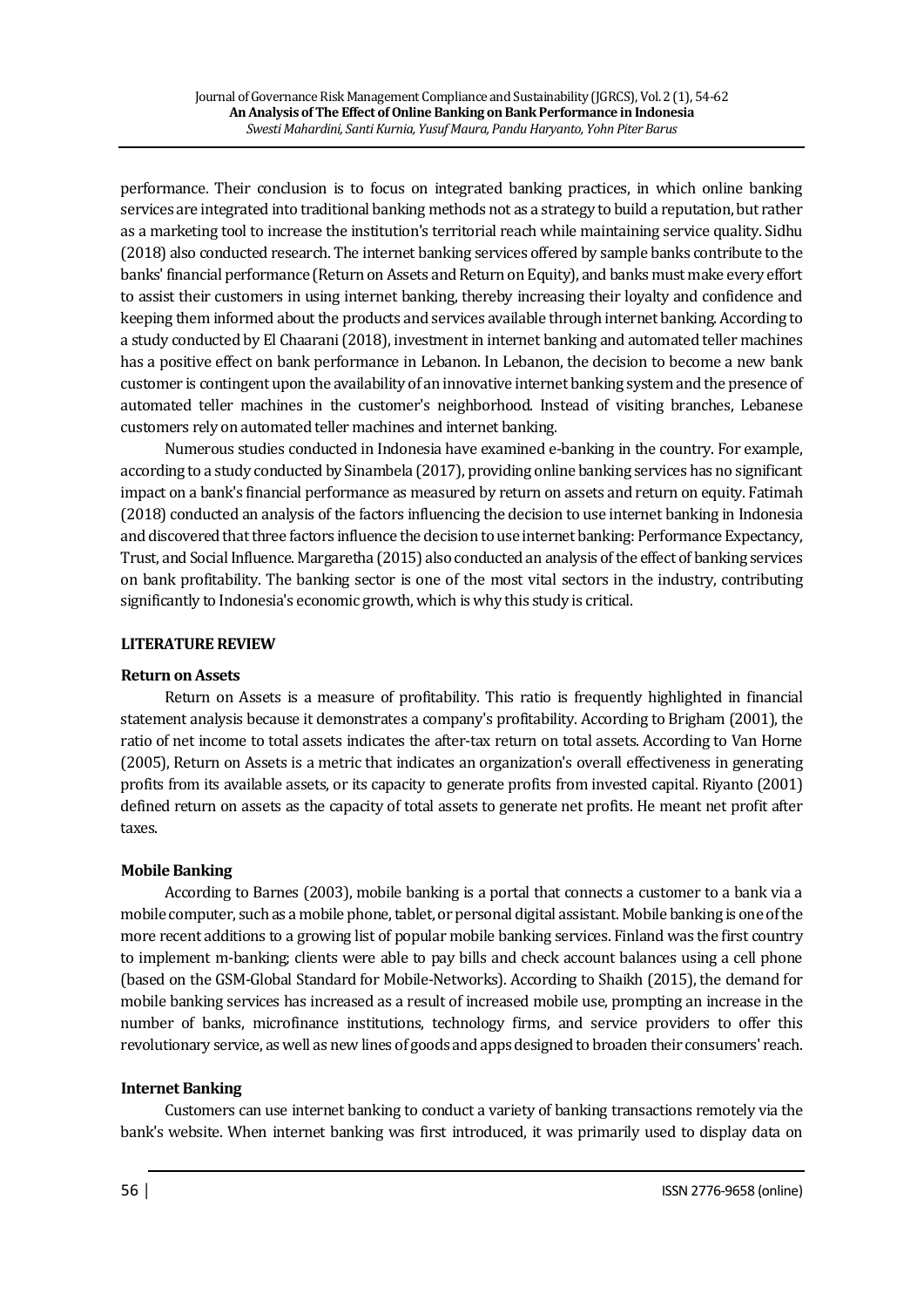banks' websites in order to sell their products and services (Tan, 2000). In December 2005, global internet connectivity surpassed 1,018 million users, owing to the growth of new markets for internet-based services such as online banking. Since the turn of the twenty-first century, internet banking has grown exponentially in a number of countries, transforming traditional banking practices. By offering internet banking services, traditional financial institutions hope to reduce operational costs, improve consumer banking services, attract consumers, and increase customer share (Lichtenstein, 2006). After the Internet bubble burst in early 2001, many people speculated that Internet service provider opportunities had vanished. Internet banking is distinct from electronic banking (e-banking) in that it is a higher level of activity that encompasses not only internet banking but also telephone banking, automated teller machines, wireless application programming interface (WAP) banking, and other non-internet electronic payment facilities (Cheng, 2006). Several factors influenced the development of internet banking.

# **Automated Teller Machine**

Adeoti(2011) defined an automated teller machine as a cash dispenser that enables customers to interact with a bank teller without physically approaching one (cashiers). As a result, the automated teller machine takes on the role of bank cashiers and other counter personnel. It is remotely controlled and immediately responds to a customer's query. Banks and depositors may both benefit significantly from automated teller machines. Depositors can use computers to authorize cash withdrawals outside of normal banking hours and locations. Meanwhile, automated teller machines would reduce the cost of services such as depositor requirements by automating previously manual processes. Banks exchanging automated teller machines in order to enable other bank depositors to access their accounts via the automated teller machine of another bank double potential earnings (McAndrews, 2003). According to numerous authors, automated teller machine systems have a beneficial effect on bank performance and customer service (El Chaarani, 2018). It is regarded as an important technique for achieving high levels of efficiency and operation at a low cost. Due to advancements in automated teller machines, Kenya's banking sector now has an incredible opportunity to increase efficiency and customer satisfaction.

## **RESEARCH METHOD**

Quantitative research is the term used to describe this sort of study. The population for this study consisted banking industries listed on the Indonesia Stock Exchange, with a total of 180 firms, and the research period was from 2016 to 2018. The research will be undertaken on a number of Indonesian banks that have been listed on the Indonesia Stock Exchange between 2016 and 2020, have employed online banking, and have included the amount of internet banking, mobile banking, and automated teller machine services on their financial statements. The data criteria needed in this study are as follows, namely, banking industries that are consistently listed on the Indonesia Stock Exchange during 2016 to 2020, banking industries that have been audited from 2016 to 2020 and have book closure dates that expire on December 31 for one accounting cycle, a banking industry that publishes financial statements with a value of IDR in 2016 to 2020. This study employed secondary data from secondary research. The information originates from yearly financial reports of banks registered on the Indonesia Stock Exchange, which may be found at www.idx.co.id and the company's website. The data analysis method utilized in this study will be carry out thorough analysis given in number, the calculations performed with statistical methods using the program eviews 10.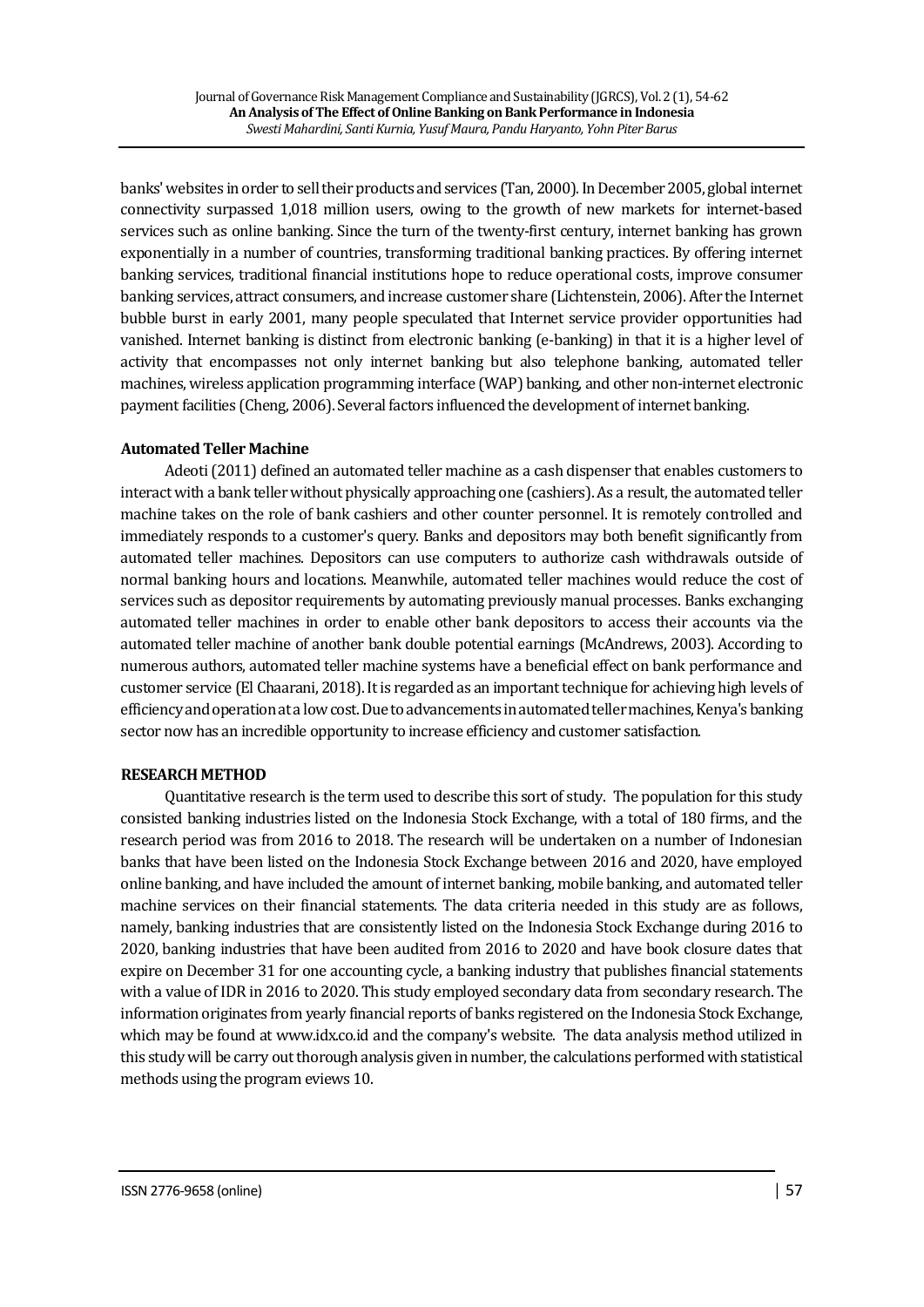#### **FINDINGS AND DISCUSSION**

#### **Findings**

In testing the hypothesis, the regression coefficient significance will be tested individually partial test (t test), fit model test (f test), and the coefficient of determination analysis will be carried out. The statistical values of the t test, f test, and the coefficient of determination can be seen in table 1.

| <b>Variable</b>              | Coefficient | <b>Std. Error</b>  | t-Statistic | Prob.  |
|------------------------------|-------------|--------------------|-------------|--------|
| IBI_X1                       | $-0.814668$ | 0.313573           | $-2.598017$ | 0.0102 |
| MBI_X2                       | 0.845069    | 0.312438           | 2.704762    | 0.0075 |
| ATM_X3                       | 0.106947    | 0.050564           | 2.115076    | 0.0358 |
| $\mathsf{C}$                 | 0.435998    | 0.208804           | 2.088079    | 0.0382 |
| <b>Effects Specification</b> |             |                    |             |        |
|                              |             |                    | S.D.        | Rho    |
| Cross-section random         |             |                    | 0.499614    | 0.2351 |
| Idiosyncratic random         |             |                    | 0.901271    | 0.7649 |
| <b>Weighted Statistics</b>   |             |                    |             |        |
| R-squared                    | 0.427485    | Mean dependent     | 0.126808    |        |
|                              |             | var                |             |        |
| Adjusted R-squared           | 0.269423    | S.D. dependent var | 0.937660    |        |
| S.E. of regression           | 0.910573    | Sum squared resid  | 145.9292    |        |
| F-statistic                  | 4.602716    | Durbin-Watson stat | 1.832398    |        |
| Prob(F-statistic)            | 0.039703    |                    |             |        |
| <b>Unweighted Statistics</b> |             |                    |             |        |
| R-squared                    | 0.564324    | Mean dependent     | 0.201959    |        |
|                              |             | var                |             |        |
| Sum squared resid            | 190.8541    | Durbin-Watson stat | 1.401071    |        |

Table 1. T Test, F Test, and Coefficient of Determination

Source: Data processed with eviews 10, 2021

## *Partial Test (T Test)*

1st Hypothesis: Internet Banking has an effect on Return on Assets

According to the t-test table above, the probability of internet banking having an effect on the return on assets variable is 0.010.05, while the t-count value is 2.59 > t table (1.97), indicating that H0 is rejected but H1 is not, indicating that internet banking has an effect on return on assets.

2nd Hypothesis: Mobile Banking has an effect on Return on Assets

According to the t-test table above, the effect of mobile banking on return on assets is 0.00750.05, while the t-count value is 2.70 t table (1.97), where H0 is rejected but H1 is not, indicating that mobile banking has an effect on return on assets.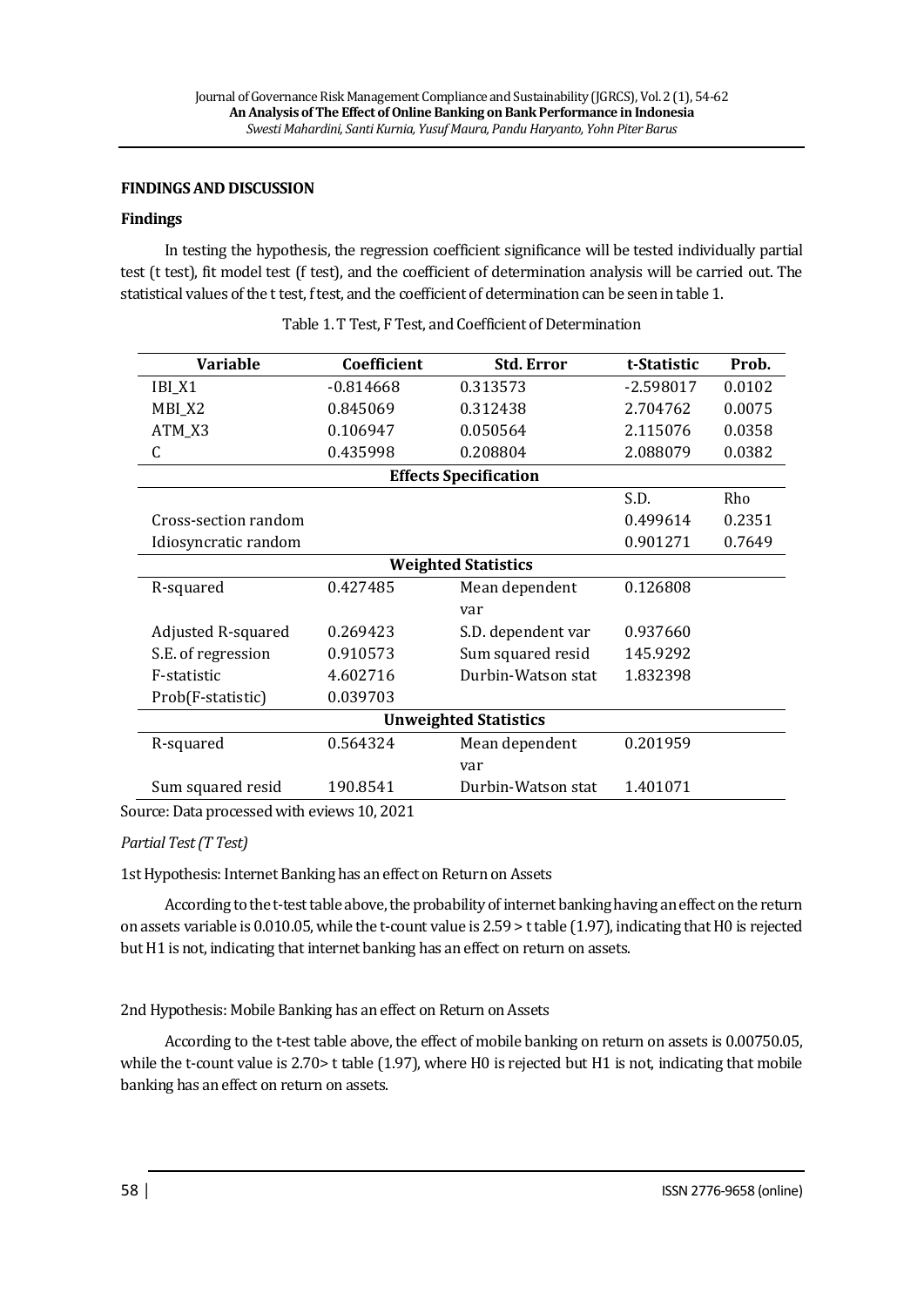3rd hypothesis: Automated Teller Machine has an effect on Return on Assets

According to the t-test table above, the effect of automated teller machines on return on assets is 0.030.05, while the t-count value is  $2.11 >$  t-table (1.97), indicating that H0 is rejected but H1 is not, indicating that automated teller machines do have an effect on return on assets.

## *Fit Model Examination (F Test)*

According to the table above, the calculated F value exceeds the table F value (4.6 > 2.66), with a significance level of 0.039 0.05. Thus, H0 is rejected, but H1 is accepted, indicating that internet banking, mobile banking, and automated teller machines all have an effect on return on assets when tested concurrently or in combination.

## *Coefficient of Determination Test*

The coefficient of determination (R2) is used to determine how well the independent variable can affect the dependent variable. 0 and one are the coefficients of determination. The capacity of the independent variables to explain the variance of the dependent variable is severely reduced when the R2 value is low. The R Squared value of the random effect technique is 0.42 or 42.8%, as seen in the table of findings above. This graph demonstrates how online banking, mobile banking, and automated teller machines all have a significant impact on return on assets, with the remaining 57.2% impacted by variables outside of this research or the error value. Apart from online banking, there are several other factors that might affecting bank performance. Study from Al Shaher (2011) shows that in Middle Eastern countries, there are several variables that may influence bank performance, including bank characteristics, competitive climate, economic indicator, regulatory and legal environment, country risk. There is also study from Jaouad (2018) that examines the effect of return on assets on the performance of Moroccan banks. The analytical findings revealed that, with the exception of operational management efficacy, defined by the cost-to-income ratio, and bank size, all the independent variables are statistically negligible.

## **Discussion**

In relation with the hypothesis testing, the following is an explanation of the research on internet banking, mobile banking, automated teller machine on return on assets of banking industries listed on the Indonesia Stock Exchange from 2016 to 2020.

## *Internet Banking to Return on Assets*

Based on table 1, the results of the test showed a mobile banking regression coefficient of -0.81 and has a significance value of 0.01 smaller than Sig. 0.05, that means it has significant effect. So, can be concluded that internet banking has a negative significant effect on return on assets in banking industries listed on the Indonesia Stock Exchange (IDX) of 2016-2020 period. This means that any advancement in internet banking services will have a no impact on return on assets. The reason for this might be because not all banks have implemented a comprehensive internet banking system in place of mobile banking. In addition, the author also analyzes that internet banking has many weaknesses, one of which is that it must be accessed through a third party application namely a web browser, so that few customers access it due to the weakness of the security system when browsing directly through the internet on internet banking. This is in line with the research from (Sinambela, 2017)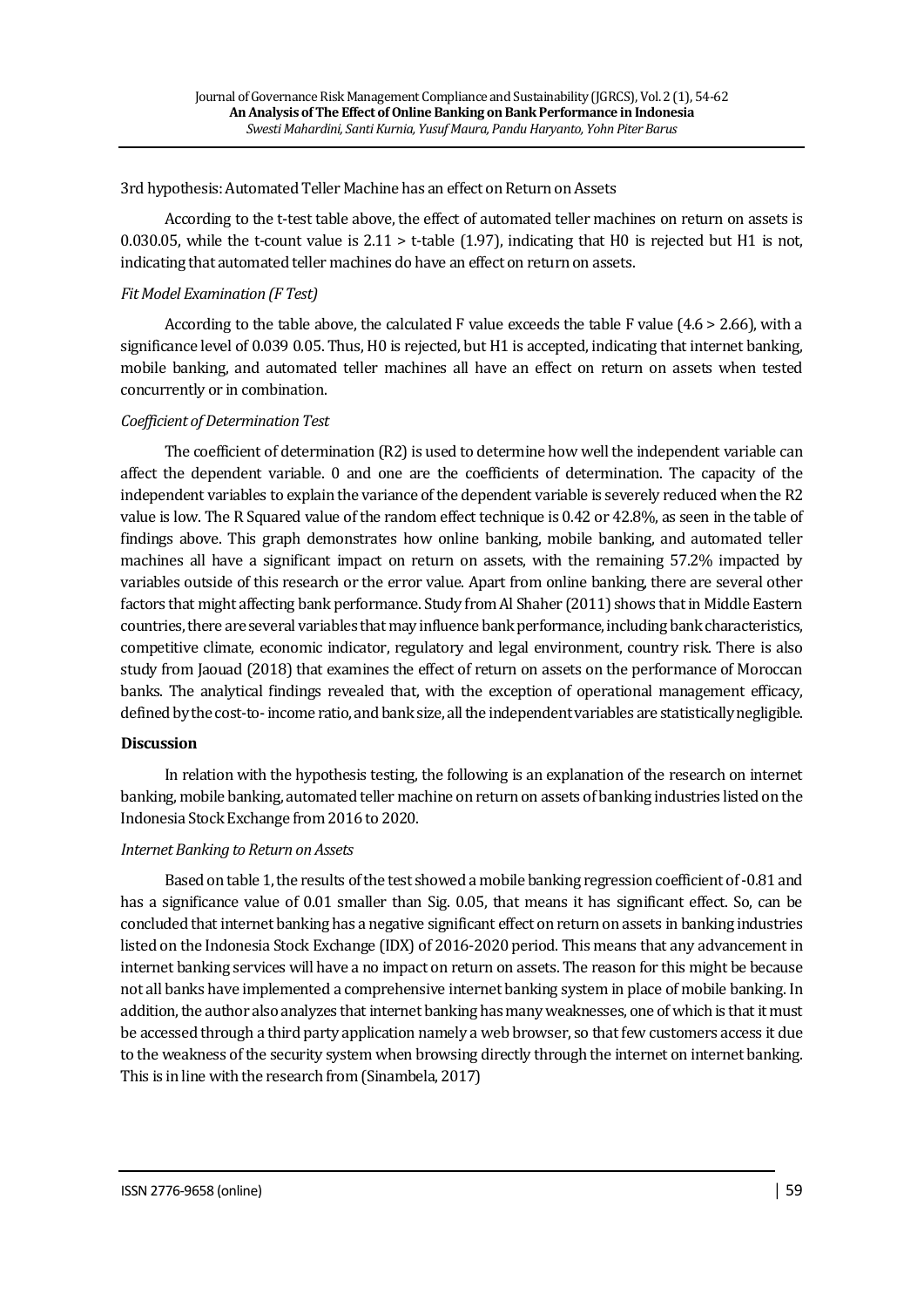#### *Mobile Banking to Return on Assets*

According to table 1, the test resulted in a mobile banking regression coefficient of 0.84 and a significance value of 0.007 less than Sig. 0.05, indicating that the effect is significant. As a result, it can be concluded that mobile banking has a significant impact on the return on assets in banking industries listed on the Indonesian Stock Exchange (IDX) between 2016 and 2020. Inferring that any advancement in mobile banking will result in an increase in return on assets. This is consistent with research by El Chaarani (2018) and Sidhu (2018), both of which found a positive significant relationship between internet banking and bank performance in Jordan and India. This could be because mobile banking is a component of banks' assets; consequently, any advancement in mobile banking results in an increase in return on assets.

## *Automated Teller Machines to Return on Assets*

According to table 1, the test resulted in a mobile banking regression coefficient of 0.10 and a significance value of 0.03 less than Sig. 0.05, indicating that the effect is significant. As a result, it can be concluded that automated teller machines have a significant impact on the return on assets in banking industries listed on the Indonesian Stock Exchange (IDX) between 2016 and 2020. These findings are comparable to those of El Chaarani (2018), who examines how Lebanese banks, and in this case, Indonesian banks, are attempting to improve their e-banking systems in order to stay current with technological advancements. In this context, the more automated teller machines a bank owns, the better its performance. This also supports Ogutu's (2019) conclusion that automated teller machines have a significant impact on banks' return on assets.

## *Return on Assets through Internet Banking, Mobile Banking, and Automated Teller Machines*

According to the table 1, the F-statistic value is 4.6 and the F-statistic probability value is less than the alpha (0.05) value of 0.03 0.05, indicating that internet banking, mobile banking, and automated teller machines all have an effect on the return on assets of banking companies listed on the Indonesian Stock Exchange (IDX) between 2016 and 2020. The R-square determination coefficient is equal to 0.42. This indicates that 42.8 percent of return on assets is influenced by internet banking, mobile banking, and automated teller machines, while the remaining 57.2 percent is influenced by variables not included in the regression model. According to a study conducted by Jaouad (2018), operational management efficacy, as measured by the cost-to-income ratio, and bank size may be additional variables affecting bank performance despite the presence of online banking.

## **CONCLUSION**

Based on the analysis and discussion in the preceding chapter, the researcher concludes that internet banking has a significant negative effect on return on assets with a coefficient of -0.81 and a significance value of 0.01. With a coefficient of 0.84 and a significance level of 0.007, mobile banking has a significant effect on return on assets. With a coefficient of 0.10 and a significance value of 0.03 on return on assets, automated teller machines have a significant effect on return onassets. Internet banking, mobile banking, and automated teller machines all have a significant effect on return on assets, with an F-statistic of 4.6 and a probability of 0.03 for the F-statistic. It can be concluded that online banking has a significant impact on bank performance, Indonesian banks are expected to enhance their e-banking systems to keep up with technological advancements. In this context, the more internet banking, mobile banking, and automated teller machines a bank has, the better. Additionally, the findings indicated that internet banking,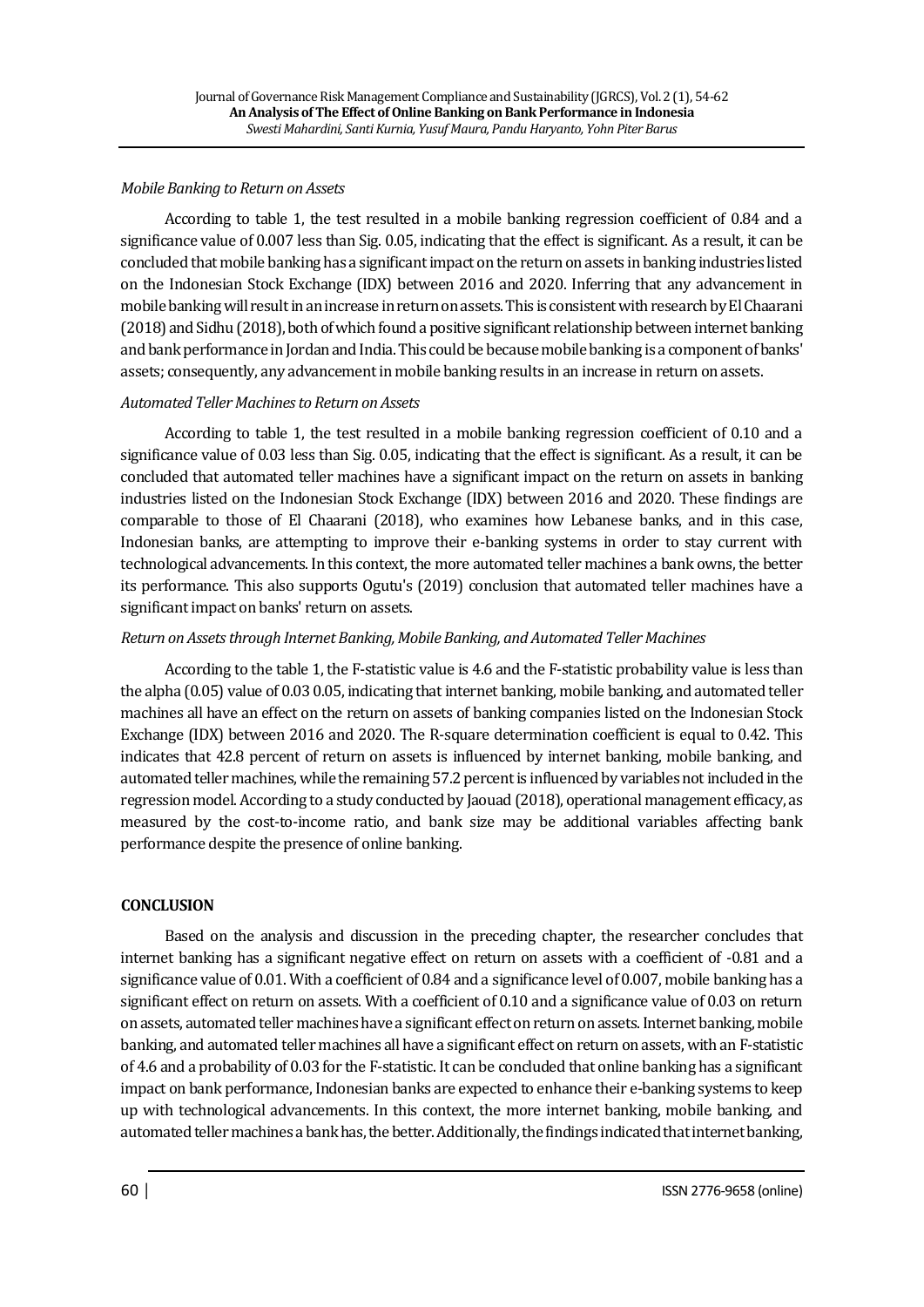mobile banking, and automated teller machines all have an effect on asset returns, which is consistent with previous research.

## **LIMITATION & FURTHER RESEARCH**

This study has limitations that should be taken into account for future research in order to obtain more accurate results. This study has limitations, in this investigation the determination coefficient (R2) appears to be moderate. Then, for additional research, variables relating to bank performance should be included. This study included only 36 companies that met the criteria for 2016-2020, but it is expected that additional studies will include the year of observation to provide a more complete picture of the impact of each variable. This study examines three independent variables, but there are numerous others that can affect bank performance. Additionally, this study uses only one dependent variable to measure bank performance, whereas there are numerous variables that can be used to measure bank performance.

After conducting this research, the author wishes to make some recommendations to various parties for future research. For banks to increase internet banking promotion in order to increase profit, as well as to significantly improve the mobile banking system because it has the potential to improve bank performance in the future, and to promote mobile banking use so that customers have a better understanding of the service. For current and prospective investors to ascertain whether banks have implemented an e-banking system, as banks must keep up with technological advancements, particularly in the financial sector, and to obtain additional information from banks in order to determine whether to continue investing or to begin investing. For government to pay closer attention to technological advancements and to keep the rules governing the electronic banking system current.

## **REFERENCES**

Abaenewe, Z. C. (2013). Electronic banking and Bank Performance in Nigeria. West African journal of Industrial and Academic Research, 171-187.

Adeoti, J. O. (2011). Automated teller machine (ATM) frauds in Nigeria: The way out. Journal of Social Sciences, 27(1), 53-58.

Al Shaher, T. K. (2011). The major factors that affect banks' performance in Middle Eastern countries. Journal of Money, Investment and Banking, 20, 101-109.

Barnes, S. C. (2003). Mobile Banking: Concept and Potential. International Journal of Mobile Communications, 1, 273-288.

Brigham, E. F., & Houston, J. F. (2001). Manajemen Keuangan. Buku 1 edisi 8. Jakarta: Erlangga.

Cheng, T. E. (2006). Adoption of internet banking: an empirical study in Hong Kong. Decision support systems, 42(3), 1558-1572.

El Chaarani, H. &. (2018). The Impact of Technological Innovation on Bank Performance. Journal of Internet Banking and Commerce, 23(3), 1- 33.

Fatimah, E. O. (2018). Analysis factors of using internet banking in Indonesia. In 3. Management and Organizational Studies, PwC Survey: Digital Banking in Indonesia. (pp. 10-15). Jakarta: Pricewaterhouse Coopers.

Hawke, J. (2003). Risk management: principles for eletronic banking. United States: Basel Committee.

Jaouad, E. &. (2018). Factors Affecting Bank Performance: Empirical Evidence from Morocco. Morocco: European Scientific Journal, 14(34).